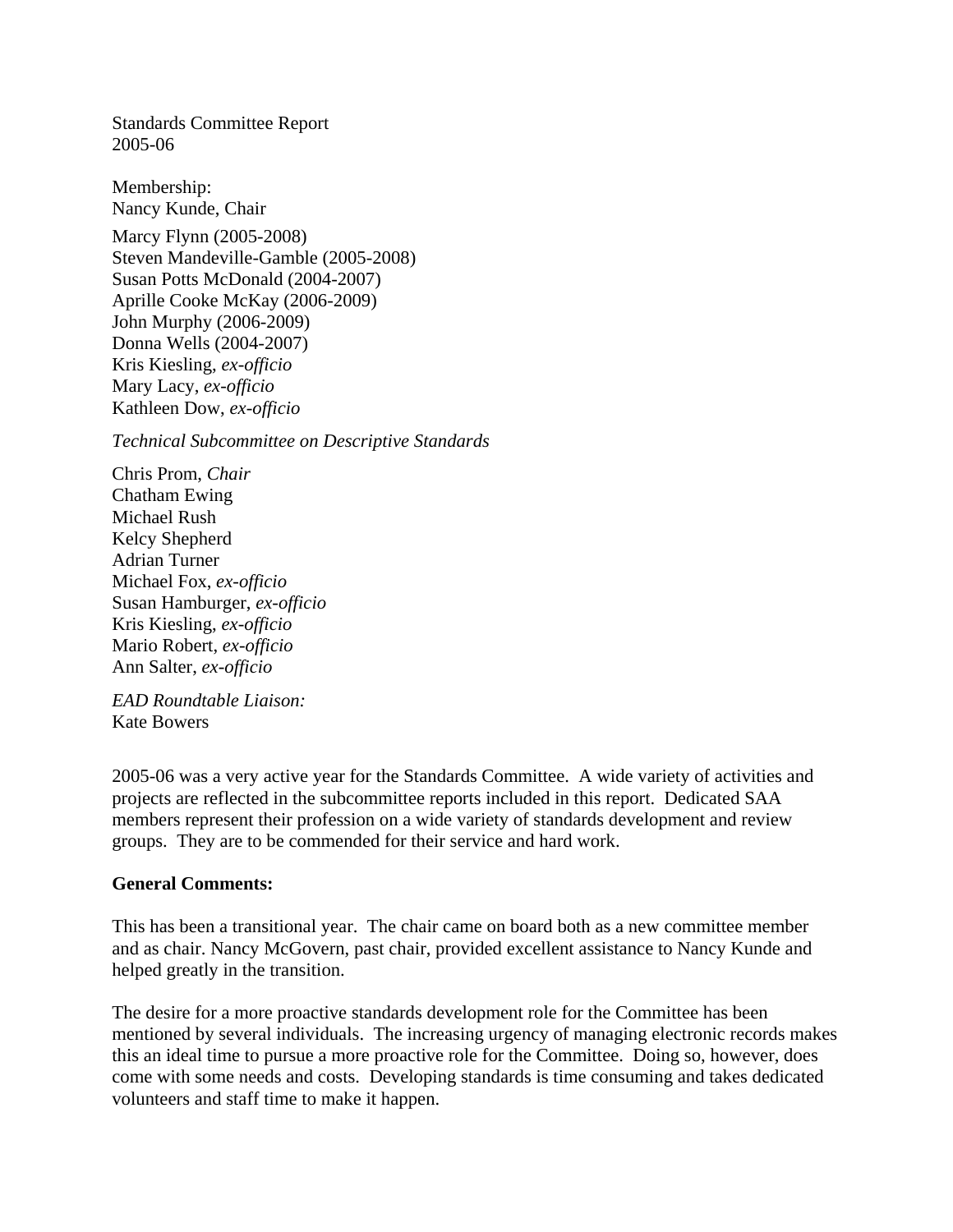### **Standards Reviewed or ballot cast on behalf of SAA in 2005-06** :

- Z39.87 Data Dictionary –Technical Metadata for Digital Still Images. June 06 Affirmative ballot cast with NISO
- ISO/DIS 25577 MarcXchange /XML standard
- ISO 5127:2001 Information and document vocabulary
- ISO 832 Abbreviation Rules

# **Proposed Standards**:

 \* ISO TC 46 "Requirements for long-term preservation of electronic records." Supplied comments o the outline.

### **Vision Statement-Memo of Understanding with ARMA International:**

This Statement was drafted by Nancy Kunde and Larry Medina, Chair of the ARMA International Standards Development Committee in December of 2005 following a conference call of both ARMA and SAA leadership to talk about collaboration between the two organizations on standards.

Upon reviewing the proposed Vision Statement, the leaderships of both SAA and ARMA have decided to re-craft the draft document higher level agreement between the two organizations. The proposed Vision Statement is included with this report. The SAA Standards Committee at their August 2006 meeting in Washington DC passed a motion supporting the statement.

### **Proposed activities / projects for 2006-07**:

- \* EAC Collaborative project with ICA
- \* Archival Standards for Archival facilities
- \* Review Process for DACS
- \* Complete a pilot phase of the standards, best practices portal project.

*Sub committee reports included: These reports contain a wealth of information about standards and best practice developments.* 

- TSDS-Technical Subcommittee on Descriptive Standards-Chris Prom
- MARBI-Machine-Readable Bibliographic Information-Kris Kiesling
- CC:DA –ALA Committee on Cataloging: Description and Access

Also included though not a formal part of the subcommittee reports is an update on the Archives Toolkit prepared by Brad Westbrook.

Respectfully Submitted by Nancy Kunde, Chair, SAA Standards Committee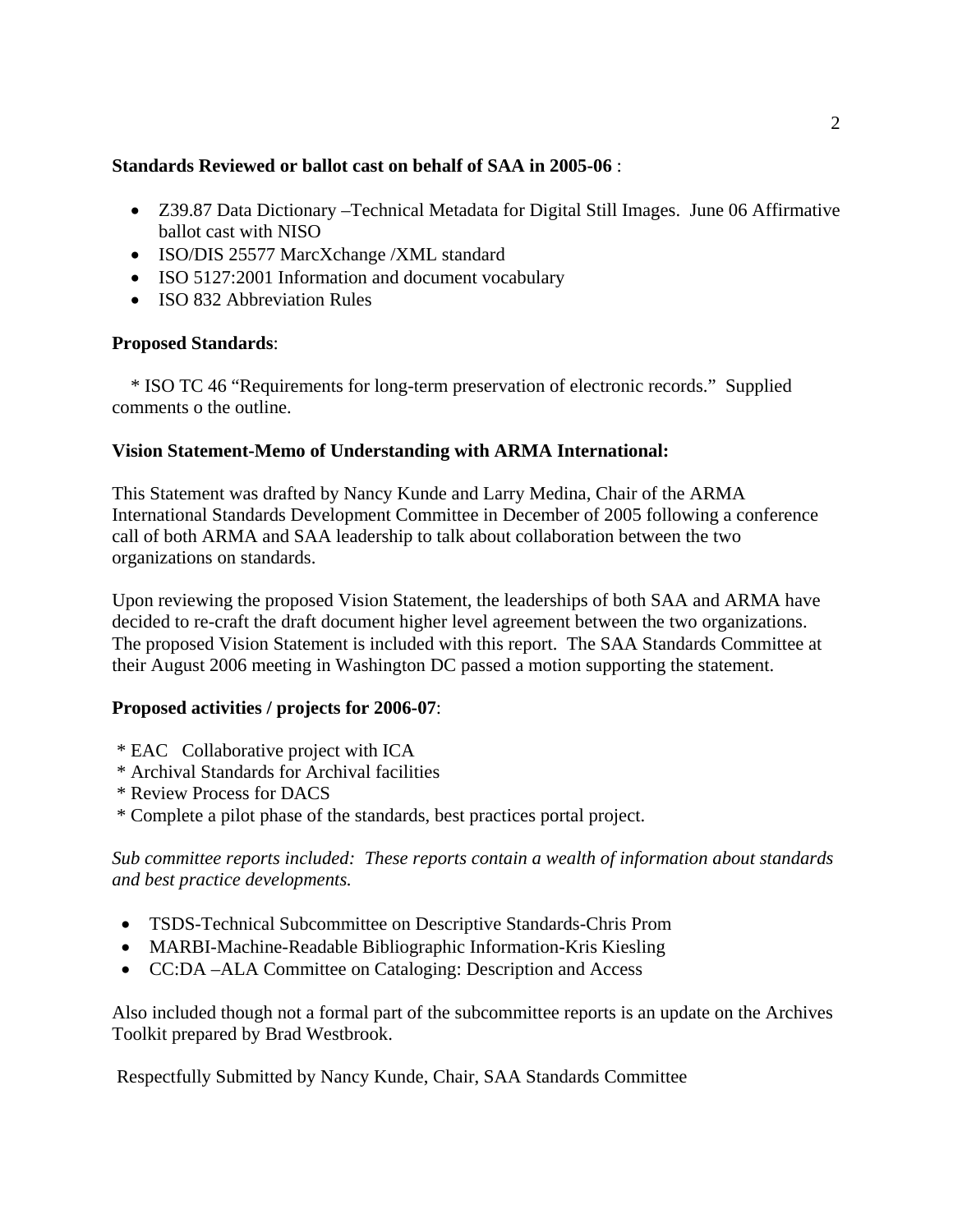### VVVVVVVVVVVVVVVVVVVVVVVVVVVVVVVVVVVVVVVVVVVVVVVVVVVV

## **TDSD 2005-06 Annual Report**

By Christopher J. Prom, Chair of TSDS July 29, 2006

2005-06 began with a relative a flurry of activity for TSDS, as the committee commented extensively on the Library of Congress' proposal for the inclusion of archival content in the upcoming publication of RDA (Resource Discovery and Access). The LC proposal is JSC document 5JSC/LC/3. RDA is being developed by the joint steering committee for the revision of AACR. A copy of our comments are attached. We believe they played an important role in descisions made by the Library of Congress and JSC. Although JSC did not follow our main recommendation, they are incorporating clear references to Describing Archives: A Content Standard and also appear to have accepted some of our comments regarding specific descriptive rules they recommend for archival materials.

In addition, we provided JSC and the Library of Congress some reaction to the comments provided on LC3 by CILIP, the UK's 'Chartered Institution of Library and Information Professionals.'

The rest of the year was fairly uneventful, although there are several large issues on TSDS's plate for the upcoming year, all of which will require close coordination with Standards Committee.

- TSDS Role in maintenance of DACS
- Possible recommendation of EAC (Encoded Archival Context) Working Group
- TSDS involvement in standard portal project
- Possibly revising the charge for TSDS in consultation with Standards Committee and possibly SAA Council

# **2006 Report from MARBI Committee Meetings**

MARBI meetings were held January 21-22, and June 24-25, 2006, in conjunction with the ALA Midwinter and Annual meetings.

Study at University of North Texas

Dr. William E. Moen, Associate Professor at the University of North Texas, School of Library and Information Sciences, presented information about a current research project that is analyzing catalogers' use of MARC 21 content designation. The research project, funded by the Institute of Museum and Library Services (IMLS) ([www.imls.gov\)](http://www.imls.gov/), is analyzing over 56 million MARC 21 bibliographic records from OCLC's WorldCat database to provide an empirical base on cataloger use of MARC content designation. Preliminary frequency count analysis on the records has been completed, and reports are available on the project website: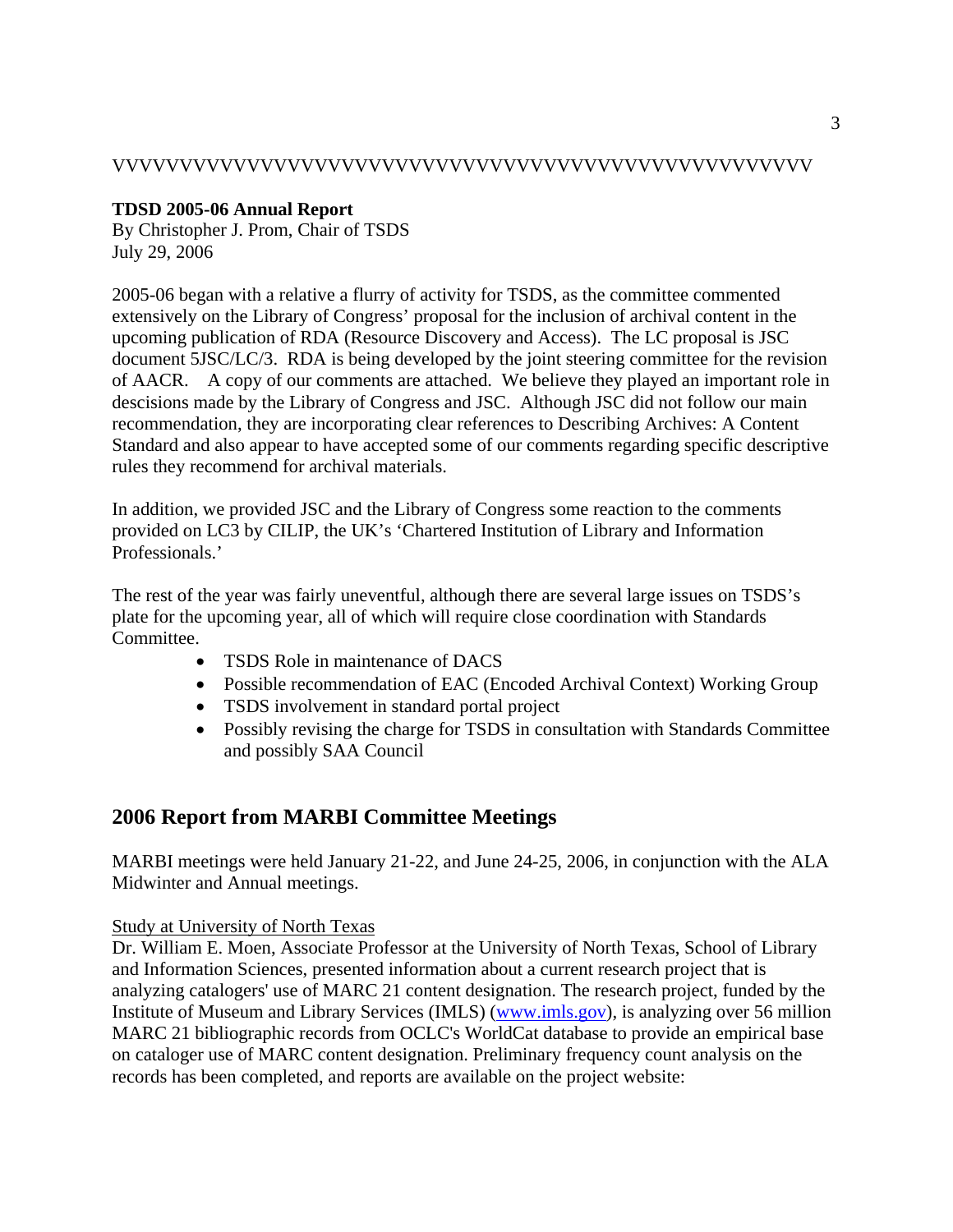www.mcdu.unt.edu. Work to be completed before the end of the project in August 2006 includes:

- identifying commonly used elements in records representing different
- comparing those commonly used elements to the PCC recommended core records
- examining Tom Delsey's mapping of MARC 21 fields/subfields to the FRBR user tasks in light of the findings from the research
- working on a database that will include historical data about the changes in content designation available since 1972

The study's research results and implications will be presented in a program at the 2007 ALA Annual meeting.

There were few proposals and discussion papers before the Committee that are of direct interest to the archival community. Most had to do with the addition of coded information for specific cataloging communities, the conversion of records between UNICODE and MARC8, and changes to authority and holdings records. Anyone interested in the full minutes of the MARBI meetings can go to http://www.loc.gov/marc/marbi/minutes/minutes.html.

### Standardized terminology for access restrictions in 506 (Proposal 2006-03)

A Registry of Digital Masters was defined by the Digital Library Federation in a set of functional requirement documents in 2001. The Registry became available in OCLC in 2004 and is gradually being populated. Among the original tenets of the Registry is that a registering institution must be committed to preserving the digital object for the long term and that a digital copy must be publicly available, although the public copy need not necessarily be free.

It has become clear that some constituencies are only interested in records for materials that have free public copies, while other constituencies want to track all digital materials, even if there are fees involved or if a single resource can only be accessed as part of a large licensed set. Because of this, Digital Registry participants recently agreed to broaden the scope of the registry by allowing records for digital materials without access copies, provided that registry records carry clear, machine-identifiable indications of when access is open to the public or restricted and whether it is restricted to a limited user group, for a period of time, or indefinitely.

The Committee approved the proposal, making it possible to place machine-readable standardized codes in subfield f of the 506 field to enable users to narrow searches to publicly available digital copies.

#### Data elements needed to ascertain copyright facts (Discussion Paper 2006-DP04)

When users want to make use of a digital resource, they have to know certain facts to assess the copyright status of the work in order to make a reasonable judgment about what use is allowed. As older and unpublished materials that were previously housed in archives and were not generally accessible are made readably available online, questions about use and reuse of these materials has become common. This is especially difficult to resolve as resources are accessed outside the context of the originating archive, and therefore some or all of the information about creation and ownership may be lost. Part of the service that digital libraries can and should provide is to aid users to understand what uses they can make of the materials the library makes available. It is labor intensive to gather information needed to determine copyright status and to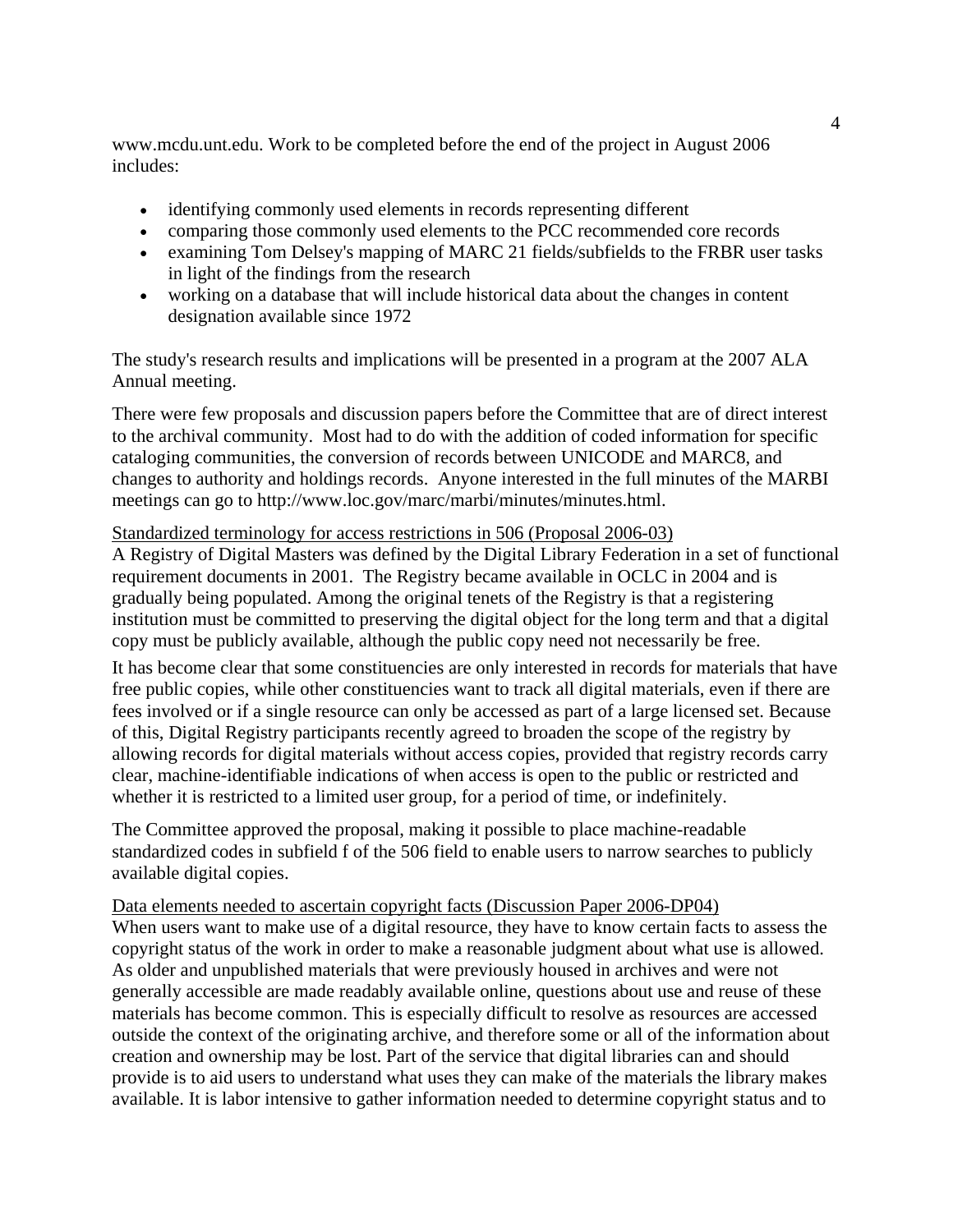encode it in the record. Adding such information to the record would be optional; providing a way to do this allows for recording it when it is available.

The Committee discussed two options: 1) the possible addition of a new data element to hold detailed copyright information and, 2) the addition of sixteen new subfields to the existing 540 field (Terms governing use and reproduction note). The subfields would include name of creator, copyright holder contact information, copyright and copyright renewal dates, copyright status, and publication status, among others. This copyright information is not intended to be maintained over the life of the digital object. Copyright status in the US would not be the same as that in other countries. Some Committee members thought it would be misleading to put information about the copyright of a digital object that would change over time into a MARC record, and asked the writers of the discussion paper, California Digital Library, to come back with another discussion paper for the Midwinter 2007 meeting.

Kris Kiesling SAA Liaison to MARBI

July 24, 2006

**Report to Standards Committee, Technical Subcommittee on Descriptive Standards, from Society of American Archivists from SAA liaison to American Library Association's Committee on Cataloging: Description and Access (CC:DA)** 

Name of reporter: Mary Lacy

Affiliation:

Manuscript Division, Library of Congress

Role:

SAA liaison to CC:DA

Subject of report:

CC:DA activities at ALA Midwinter meeting in San Antonio, Tex., Jan. 20-23, 2006, and at ALA Annual meeting in New Orleans, La., June 23-26, 2006 relevant to development of *Resource Description and Access* (RDA) which will replace the *Anglo-American Cataloging Code,*  $2^{nd}$  edition (AACR2); responses of the Joint Steering Committee for Revision of AACR (JSC); and constituency responses throughout the 2005/2006 period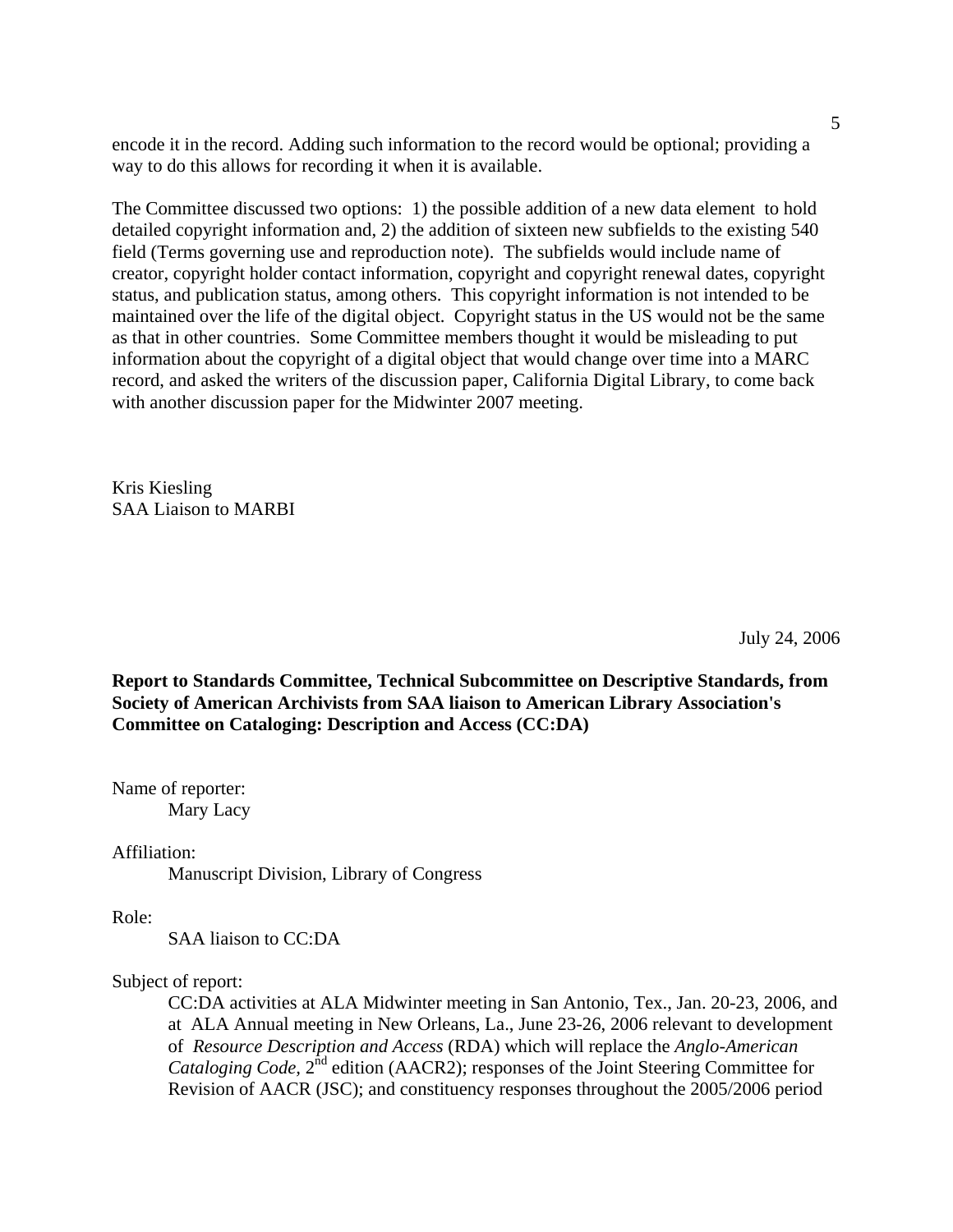#### Action required:

FYI; comments have been sought for draft of Part I of *Resource Description and Access* RDA and reported to CC:DA. Comments are currently sought for draft of Chapter 6-7 (formerly Part II) of *Resource Description and Access* (RDA) and reported to CC:DA

#### Summary:

The American Library Association's Cataloging Committee on Description and Access (CC:DA) met in January 2006 in San Antonio for three meetings featuring review of Part I of RDA, released for constituency review and public comment in December 2005. In addition to detailed discussions of this draft released by the Joint Steering Committee in December 2006, the meetings considered features of the electronic version of this document (which will still be available as a print publication), whether a concise version of RDA would be released, and consideration of training and implementation needs in conjunction with the expected release of RDA in 2008.

CC:DA met in June 2006 in New Orleans for three meetings featuring review of Chapter 6 and 7 of RDA (formerly known as Part II), which was released for constituency review and public comment in June 20, 2006. In addition to general discussions of major questions raised in this just-released draft, the meetings considered features of the electronic version of this document (which will still be available as a print publication), and revisions to the RDA Prospectus and strategic plan for RDA 2005-2008.

#### Comments:

In August 2005 the Library of Congress proposed the addition of archival principles and practices into RDA; the draft of Part I of AACR3, released for review in December 2004, had been ill-received in general and incorporated the outdated rules for describing manuscripts from AACR2, which LC then proposed to replace with rules derived from DA:CS, the US archival descriptive standard. As liaison I contacted the TSDS subcommittee and members of the Description Section steering committee for their response to the LC proposal. Chris Prom formulated a formal response from SAA based on discussions among TSDS members. Three alternatives were offered: 1. Entirely removing all rules for treatment of manuscript and archival material and pointing to DA:CS, ISAD-G, etc. 2. Including an unambiguous statement and pointers to international/national archival standards, but retaining AACR2 Chapter 4 rules for catalogers wishing to control manuscripts bibliographically, and 3. Pointers to archival standards plus replacing chapter 4 rules with DACS/ISAD-G compatible rules. While TSDS preferred option 1, JSC members (based on feedback from other national organizations and libraries) at their meeting October 2005 decided to pursue a more modest version of option 3, incorporating basic archival practices (but not principles) for the benefit of generalist catalogers who seldom have the need to consult DACS et.al. Detailed information on the outcomes of the JSC meeting can be found at [http://www.collectionscanada.ca/jsc/0510out.html,](http://www.collectionscanada.ca/jsc/0510out.html) with specific discussion of archival and manuscript resources.

In December 2005 the Joint Steering Committee for Revision of AACR (JSC) released a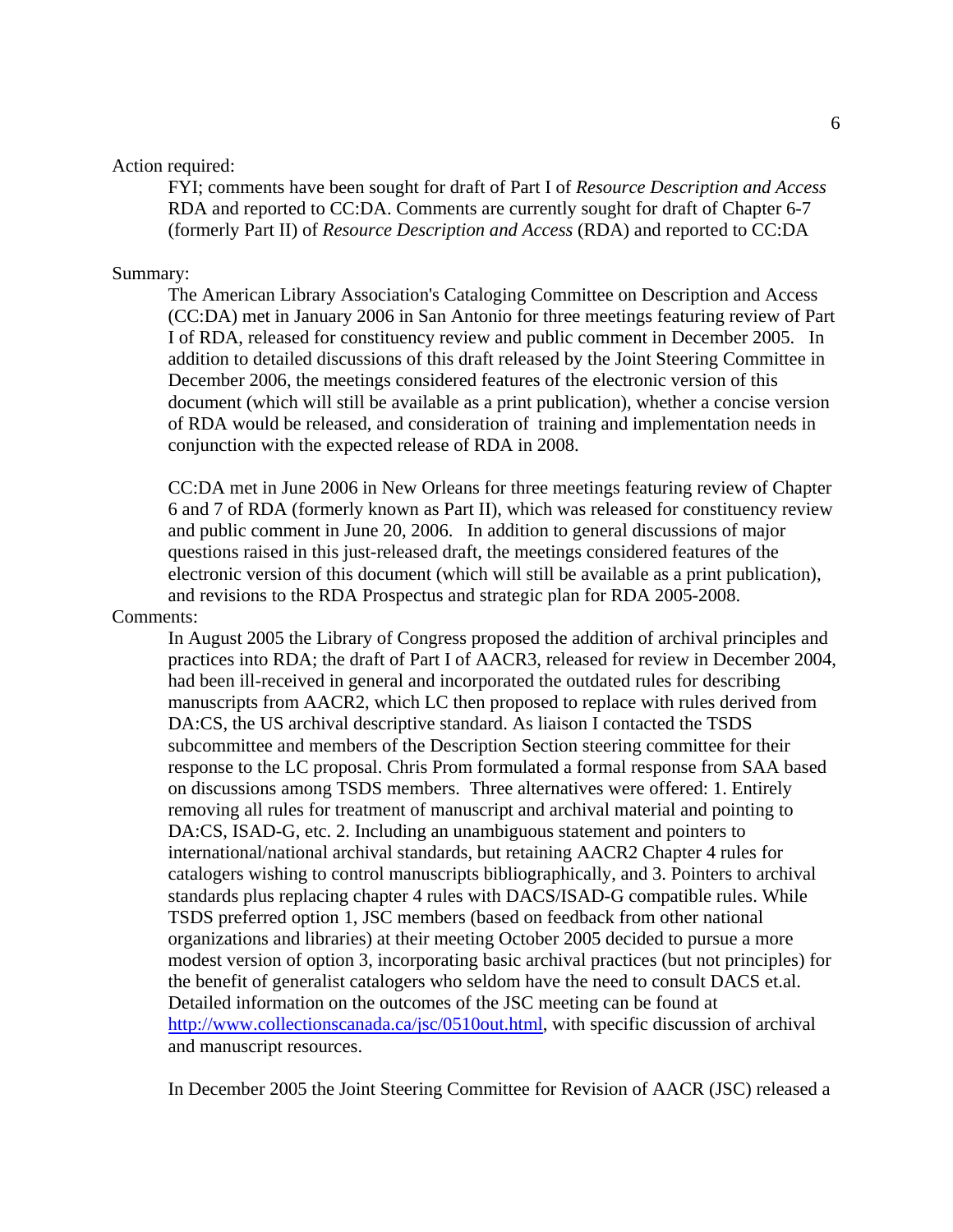draft of Part I of RDA, on formulating bibliographic description. This draft was made available for public review; a listserv for informal discussions on RDA was established and a web form for public comments created (SAA members were to comment via the SAA liaison to CC:DA; these comments are incorporated into the ALA response). Chapter 3, dealing with technical description, was not released until January 16, as it awaited completion of the Task Force on Special Material Designators / General Material Designators (SMD/GMD), which released its preliminary report at the end of December. These documents were not discussed at ALA but are being reviewed as well during February 2006.

During February 2006 TSDS members and Description Steering Committee members contributed comments towards an SAA response to these sections; concerns included provisions for recording undated material and the use of square brackets with such conventions; minor rewording of the definition of "finding aid"; and renaming the "provenance" section as "custodial history and immediate source of acquisition." These comments were compiled February 14, and incorporated into ALA's response to the draft submitted to JSC March 20.

The JSC met in April 2006 to discuss comments received from the constituency review of part I (Resource Description) and other aspects of RDA. The outcome of the meeting is available at [http://www.collectionscanada.ca/jsc/0604out.html.](http://www.collectionscanada.ca/jsc/0604out.html) RDA will now be structured in two parts: part A, which incorporates former part I (resource description) and part II (relationships), and part B (access point control), which covers elements traditionally recorded in authority records. This change will align RDA with other resource description communities where "description" encompasses resource discovery as well as identification. The introduction and general guidelines of part A will integrate those written for parts I and II. Full details of the new structure are outlined in a revised prospectus, which was issued in mid-June 2006 in conjunction with the release of part A-II (former part II) for constituency review June 20. It is available at [http://www.collectionscanada.ca/jsc/rdadraftch6-7.html.](http://www.collectionscanada.ca/jsc/rdadraftch6-7.html)

Comments on the RDA draft are being sought by the SAA liaison to CC:DA and should be received no later than August 10. Archivists should note that this draft calls for access points to be created for family names. JSC is interested in whether or not to attempt to differentiate family names, and particularly how family names are handled in other international standards for archival material; these issues will be addressed in Part B, the draft of which should be available for comment in December 2006.

JSC has decided to make additional documents available to the public that previously could be viewed only by JSC constituencies. These documents provide useful background to the RDA drafts. For instance, the American Library Association's ( ALA ) response to the RDA part I draft can now be seen at [http://www.libraries.psu.edu/tas/jca/ccda/ann0512.html#rda1](http://www.libraries.psu.edu/tas/jca/ccda/ann0512.html%23rda1) , where other CC:DA announcements and reports regarding RDA at ALA are available.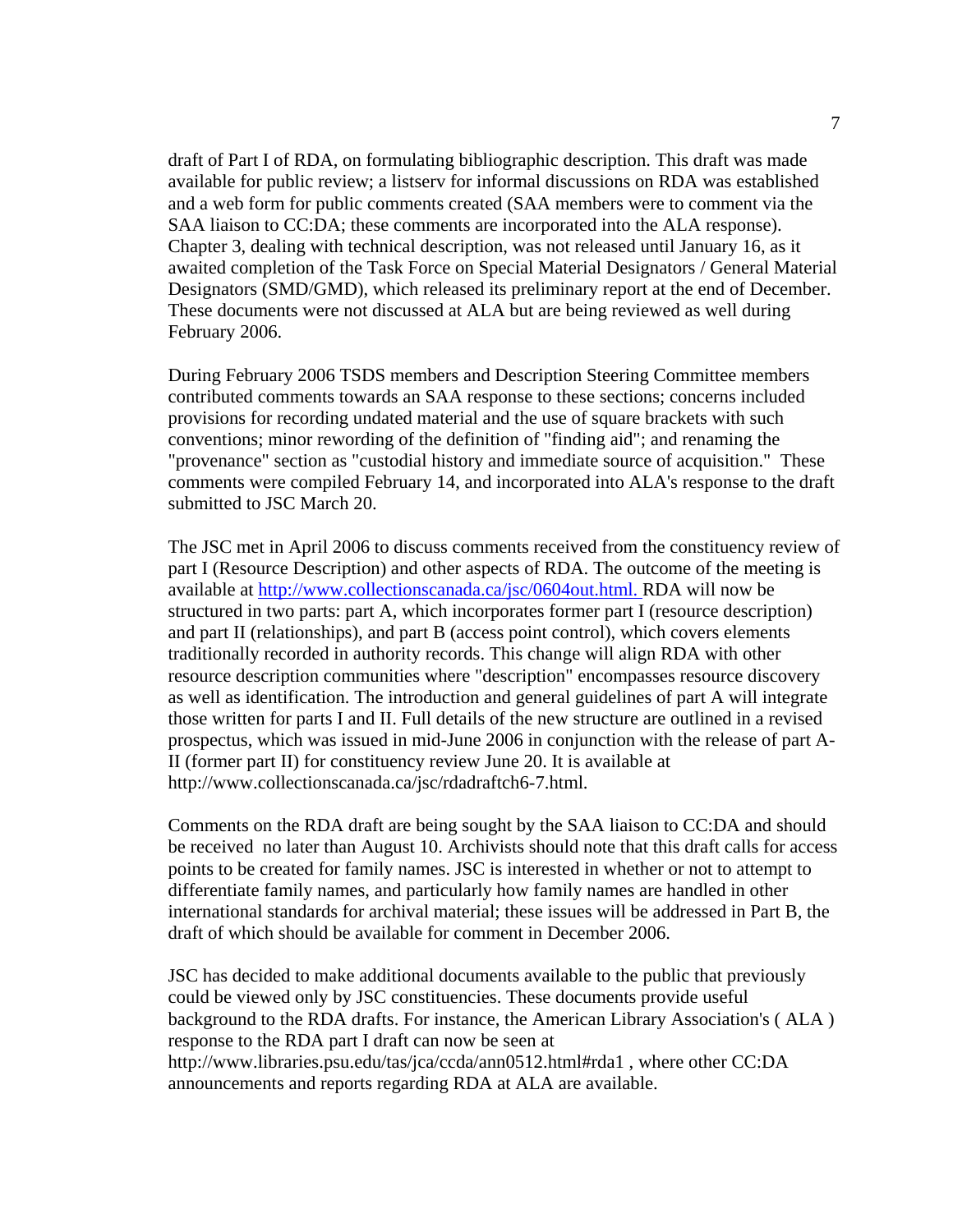Other JSC decisions of note are to provide a mapping of RDA elements to MARC21; to create high-level elements (e.g., "title" and "publication information"); to clarify relationships among repeatable elements; to provide additional levels of numbering to paragraphs in the guidelines; to label rule options better; and to indicate clearly whether each element is required, required if applicable, or optional.

A prototype of the electronic version of RDA is now available for public review online at <http://www.rdaonline.org/>; an evaluation survey is included at the conclusion of the demonstration.

Actions taken:

\* Links to RDA Part I and supplementary RDA information distributed to TSDS, DS, and Archives listserv December 2005

\* Review of RDA Part I draft by Standards Committee and Description Section steering committee members (comments received were compiled and posted to CC:DA February 7; additional comments on Chapter 3 and SMD/GMD to be submitted to CC:DA February 14. ALA will formulate its response to these documents by March 20.

\* Review of RDA Part I draft by Standards Committee and Description Section steering committee members (comments received were compiled and posted to CC:DA February 7; additional comments on Chapter 3 and SMD/GMD to be submitted to CC:DA February 14. ALA will formulate its response to these documents by March 20.

\* Draft of Chapters 6-7, released for constituency review in June 2006; comments due August 2006

\* The next meeting of the JSC will be October 2006 in Washington, D.C. The draft of Part B should be released December 2006.

Time line of major events:

| Dec. 2004:        | JSC releases draft of Part I of AACR3 for constituency review      |
|-------------------|--------------------------------------------------------------------|
| January 2005:     | CC:DA meetings at ALA                                              |
| Jan.-Feb. 2005:   | Comments on Part I draft gathered from SAA Standards Committee and |
|                   | SAA Description Section; incorporated into ALA response            |
| April 2005:       | JSC meets, scraps AACR3 in favor of Resource Discovery and         |
|                   | <i>Access</i> ; proposes new outline based on descriptive elements |
| June 2005:        | CC:DA meetings and programs at ALA                                 |
| July 2005:        | LC proposes archival concepts, principles, rules, and examples     |
|                   | (primarily based on DACS) to include in RDA                        |
| Sept.12, 2005:    | Comments on LC proposal for archival description received from SAA |
|                   | constituency                                                       |
| Oct. 2005:        | JSC meeting in London; major decisions on RDA Part I content       |
| Dec. 2005:        | JSC releases draft of Part I of RDA for constituency review        |
| Jan.-Feb. 2006:   | Responses due to CC:DA on draft of RDA Part I                      |
| 24-28 April 2006: | JSC meeting Ottawa, Canada                                         |
| June-Sept. 2006   | Responses due to draft of RDA Part II (now Part A, Chapters 6-7)   |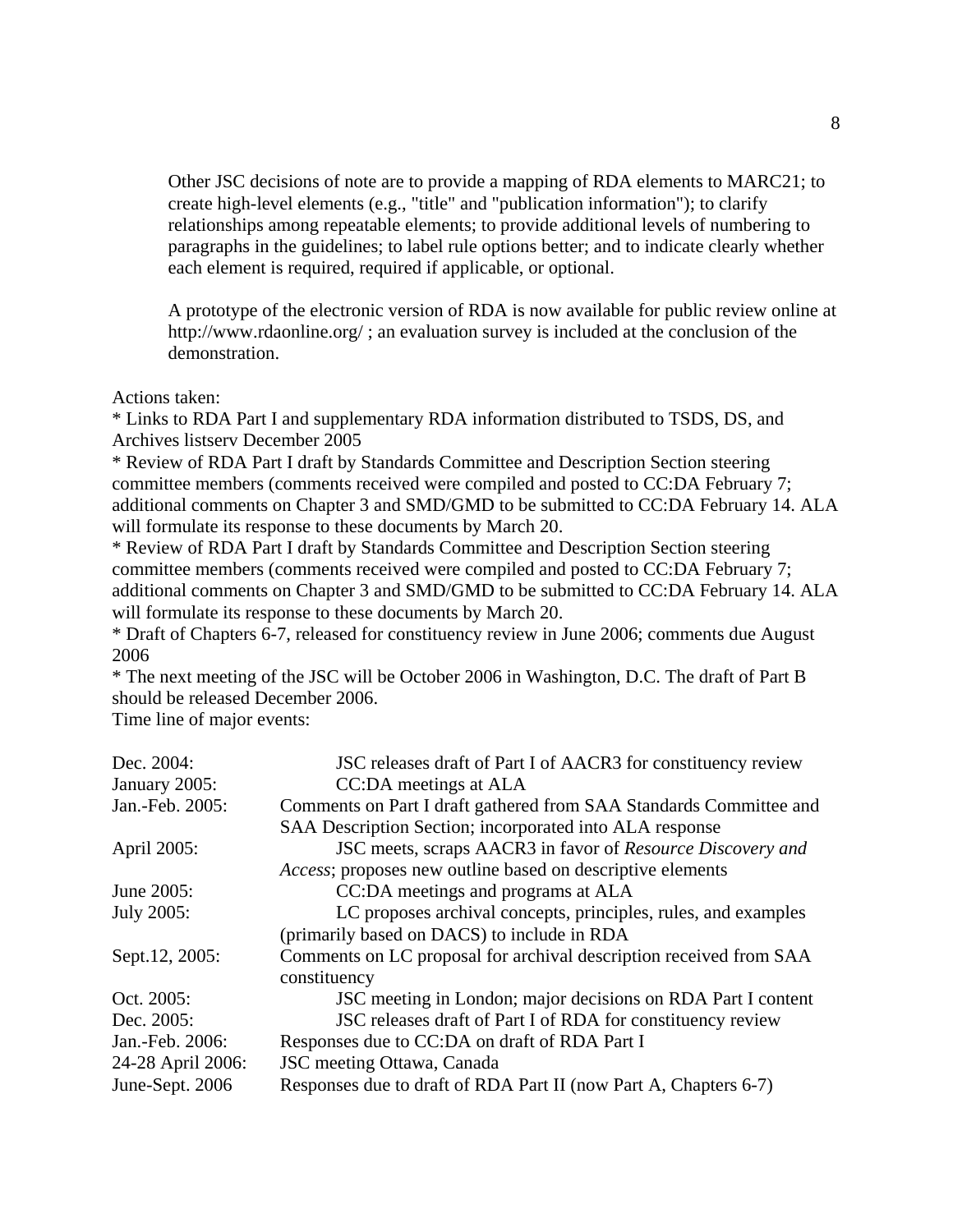Dec. 2006-Jan. 2007 Responses due to draft of RDA Part III (now Part B) 2008 Publication of RDA

For further information consult:

- 1. From AACR3 to RDA: Executive Summary": <http://www.libraries.psu.edu/tas/jca/ccda/docs/rda0506.pdf>
- 2. Outcomes of JSC meeting, London, U.K., 10-14 October 2006 <http://www.collectionscanada.ca/jsc/0510out.html>
- 3. Outcomes of JSC meeting, Ottawa, Canada, 24-28 April 2006: <http://www.collectionscanada.ca/jsc/0604out.html>
- 4. Public website for CC:DA:<http://www.libraries.psu.edu/tas/jca/ccda/index.html>
- 5. Public website for JSC on RDA:<http://www.collectionscanada.ca/jsc/rda.html>
- 6. Public website for JSC working documents: <http://www.collectionscanada.ca/jsc/working1.html>
- 7. RDA prototype: <http://www.rdaonline.org/>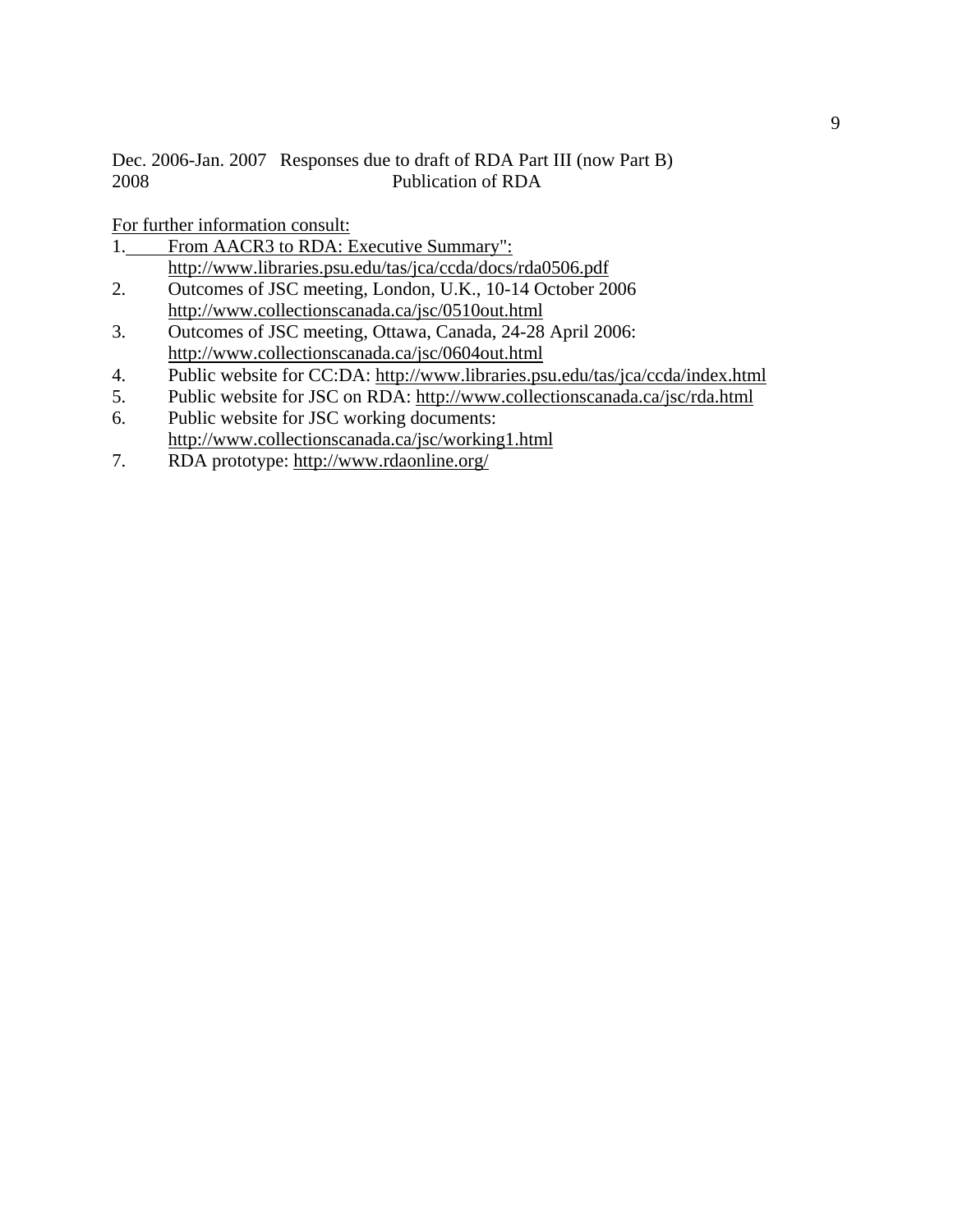**Appendix: Documents up for constituency review as of July 2006: Deadline: July 28 5JSC RDA Part I Sec follow-up RDA Part I, Constituency Review of December 2005 draft, response table** [http://www.collectionscanada.ca/jsc/docs/5rda-part1-secfolup.pdf.](http://www.collectionscanada.ca/jsc/docs/5rda-part1-secfolup.pdf)

#### **Deadline: July 31**

**5JSC/ALA/to come List of Specialist Cataloging Manuals**

ALA offered, in its response to the draft of part I, to develop a proposal to provide a list of specialist cataloging manuals to be listed in the 3rd paragraph of RDA 0.1.1.1. The deadline for comments in Confluence is July 31. The deadline for submission of the proposal to JSC is August 7th.

**Deadline: Aug. 10** 

**Comments on 5JSC RDA Part A Chapters 6-7** To be compiled Aug. 7-13 [http://www.collectionscanada.ca/jsc/rdadraftch6-7.html.](http://www.collectionscanada.ca/jsc/rdadraftch6-7.html)

**Deadline: Aug. 28** (please submit a few days early) **5JSC LC 5 rev Internationalization**  ALA response is due by September 18. [http://www.collectionscanada.ca/jsc/working2.html#lc-5](http://www.collectionscanada.ca/jsc/working2.html)

**Deadline: Aug. 28**(please submit a few days early) **5JSC LC 7 Breton articles** ALA response is due by September 18 [http://www.collectionscanada.ca/jsc/working2.html#lc-7](http://www.collectionscanada.ca/jsc/working2.html)

**Deadline: Aug. 28** (please submit a few days early) **5JSC LC 8 Bible headings** ALA response is due by September 18 [http://www.collectionscanada.ca/jsc/working2.html#lc-8](http://www.collectionscanada.ca/jsc/working2.html)

**Deadline: Sept. 4** (please submit a few days early) **5JSC ACOC 1 rev ACOC revision (URLs)** due by August 7. ALA response is due by September 18.

**Deadline: Sept. 4** (please submit a few days early) **5JSC RDA Part A Chapter 3, sections JSC document** to arrive by August 7 ALA response is due by September 18

**Deadline: Sept. 4** (please submit a few days early) **5JSC ACOC to come Maori initial articles**; expected in August. ALA response is due by September 18.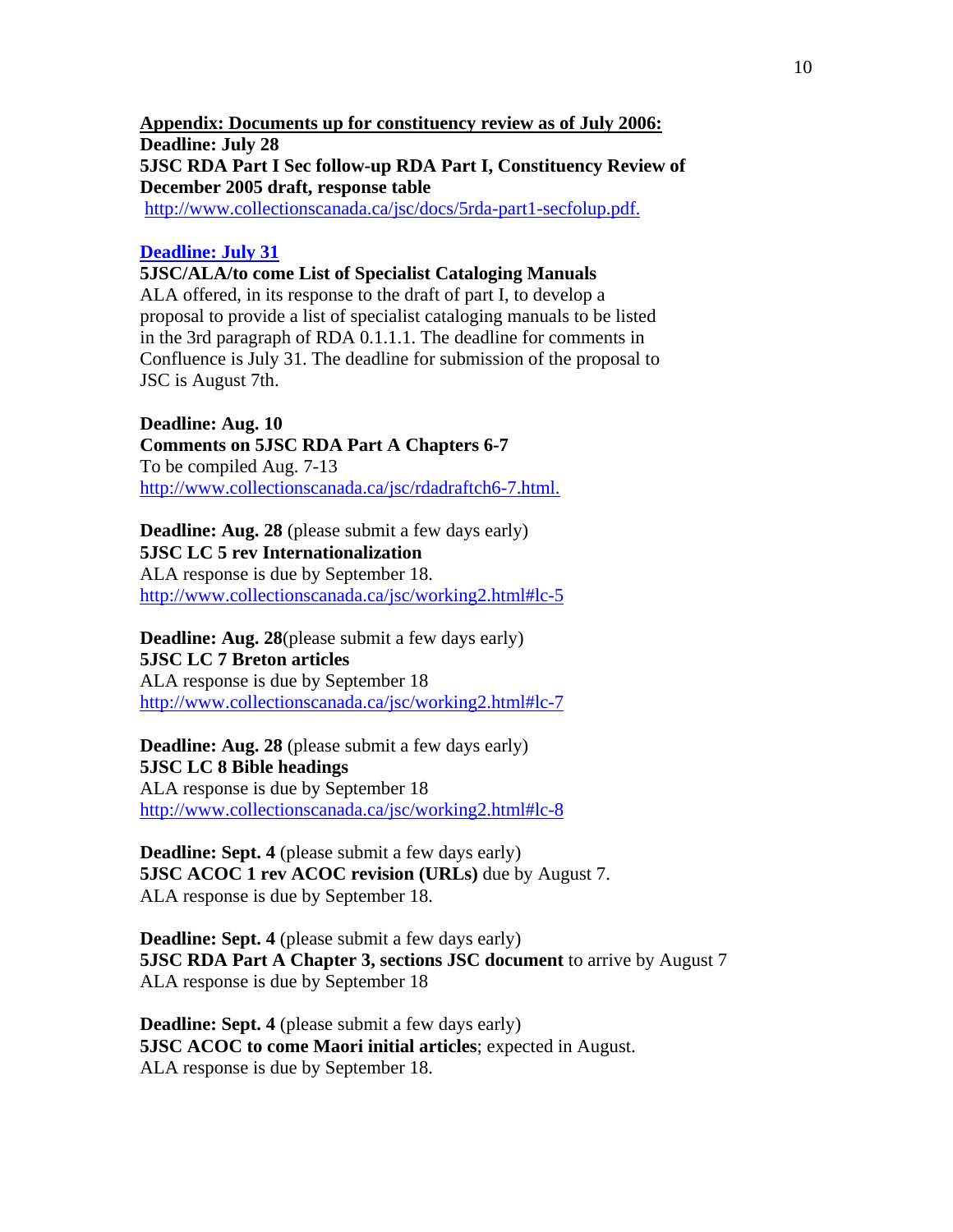*A Statement of Shared Vision and Collaboration on Records and Information Management Standards Development*  Final Draft March 2006

### **Shared Vision**

The Association of Records Managers and Administrators, ARMA International, and the Society of American Archivists, SAA, the two recognized associations whose core mission relates to the identification, appraisal, maintenance, retention, disposition, and preservation of records and recorded information, acknowledge the need for a collaborative strategy on standards and best practice development. Standards, best practices, and guidelines are all frequently noted by records professionals as much needed resources, particularly in the realm of electronic records management, ERM. It seems logical and mutually beneficial that where applicable, development of standards be approached collaboratively by ARMA International and SAA. By collaboratively approaching the development of standards and best practices, the most up-to-date thinking and research in both fields can be brought to bear on complex records issues and the best strategies and guidance developed to address them.

It is recognized that aspects of both professions are being redefined, reinvented as digital recordkeeping becomes commonplace. Through the development of standards and best practices, the records professions of archives and records management will be better armed to meet the challenges accompanying this redefining process.

ARMA and SAA hereby acknowledge a shared vision with regard to standards and best practice development. The goals of this shared vision include:

- identifying what emerging standards topics are most relevant
- sharing talent and resources in the standards development and review processes
- establishing a formal communication system between the two association's standards bodies and leadership on standards topics
- facilitating joint action when necessary in response to standards proposed by outside entities
- collaborating with other information management disciplines to strengthen the application of archival and records management practices and principles
- developing uniformity in standards that reflect the very best knowledge and research in both fields, and
- ultimately, developing a collaborative approach to standards development process in those areas in which substantial benefit to both professions can be achieved. It is recognized, however, that there is a need for the two standards committees to exist as autonomous bodies and to also develop work product as discreet entities.